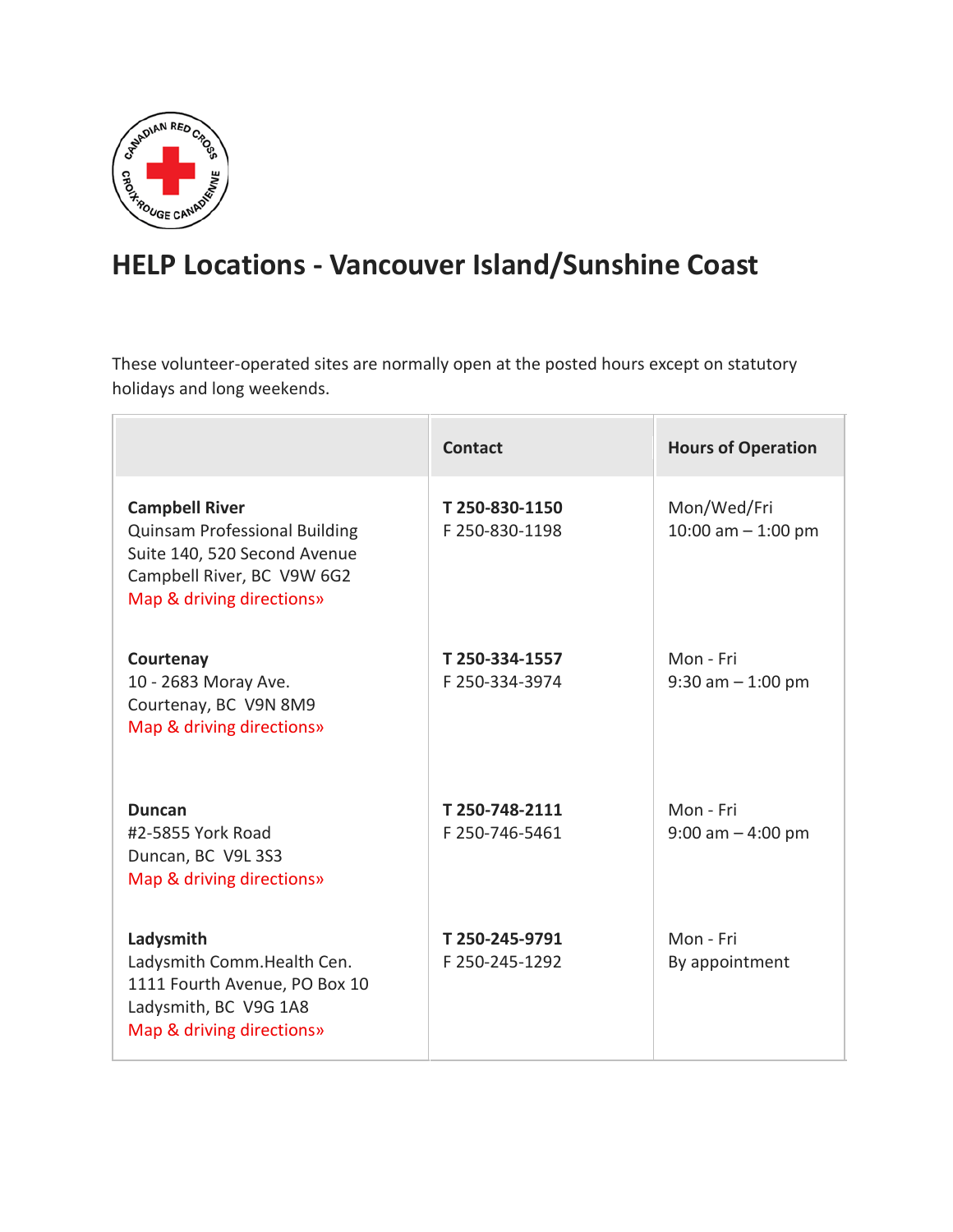|                                                                                                                                                          | <b>Contact</b>                                | <b>Hours of Operation</b>                                                                          |
|----------------------------------------------------------------------------------------------------------------------------------------------------------|-----------------------------------------------|----------------------------------------------------------------------------------------------------|
| <b>Lake Cowichan Community Services</b><br><b>Building</b><br>121 Point Ideal Road, PO Box 670<br>Lake Cowichan, BC VOR 2G0<br>Map & driving directions» | T 250-749-6822<br>F 250-749-6839              | Mon, Tues, Thurs, Fri<br>$9:00$ am $-4:00$ pm<br>Wed<br>10:00am-4:00pm                             |
| <b>Nanaimo</b><br>#3-2525 McCullough Road<br>Nanaimo, BC V9S 4M9<br>Map & driving directions»                                                            | T 250-756-9363<br>F 250-756-9362              | $Mon-Fri$<br>$9:30$ am $-4:30$ pm                                                                  |
| <b>Port Alberni</b><br>5100C Tebo Avenue<br>(Access to office from Craig Road)<br>Port Alberni, BC V9Y 5Y6<br>Map & driving directions»                  | T 250-723-0557<br>F 250-723-0551              | Mon, Wed, Fri<br>$9:00$ am $-4:00$ pm                                                              |
| <b>Port Alice</b><br><b>Seaview Activity Centre</b><br>901 Marine Drive, PO Box 445<br>Port Alice, BC VON 2NO<br>Map & driving directions»               | T 250-284-3301<br>F 250-284-6163              | On call                                                                                            |
| <b>Port Hardy</b><br>Hardy Bay Senior Citizens Centre<br>9150 Granville Street<br>Port Hardy, BC VON 2P0<br>Map & driving directions»                    | T 250-949-7475<br>F 250-949-2624              | On call                                                                                            |
| <b>Powell River</b><br>Powell River Hospital<br>5000 Joyce Avenue<br>Powell River, BC V8A 5R3<br>Map & driving directions»                               | T 604-485-3211<br>Ext. 4361<br>F 604-485-3284 | Wed/Fri<br>11:00 am $-$ 2:00 pm<br>By appointment<br>Returns:<br>By shipping container<br>Saturday |